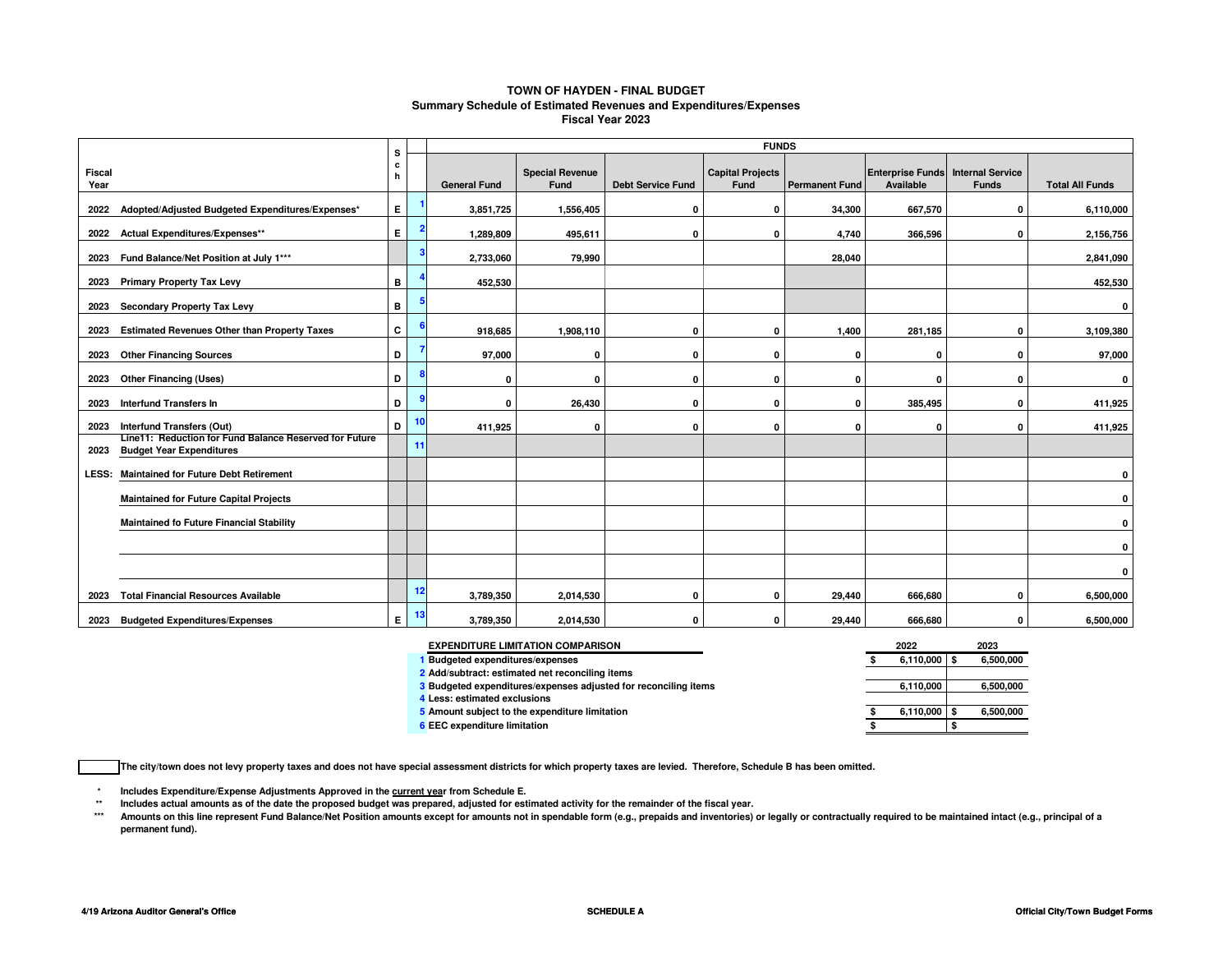## **TOWN OF HAYDEN - FINAL BUDGET Tax Levy and Tax Rate Information Fiscal Year 2023**

|                                                                                                                                                                                         |          | 2022                             | 2023                     |
|-----------------------------------------------------------------------------------------------------------------------------------------------------------------------------------------|----------|----------------------------------|--------------------------|
| 1. Maximum allowable primary property tax levy.<br>A.R.S. §42-17051(A)                                                                                                                  | \$       | 12,046,175 \$                    | 12,287,099               |
| 2. Amount received from primary property taxation in<br>the current year in excess of the sum of that year's<br>maximum allowable primary property tax levy.<br>A.R.S. §42-17102(A)(18) | \$       | 0                                |                          |
| 3. Property tax levy amounts<br>A. Primary property taxes<br><b>B.</b> Secondary property taxes<br>C. Total property tax levy amounts                                                   | \$       | 2,180,005<br>$2,180,005$ \$      | \$<br>452,530<br>452,530 |
| 4. Property taxes collected*<br>A. Primary property taxes                                                                                                                               |          |                                  |                          |
| (1) Current year's levy<br>(2) Prior years' levies<br>(3) Total primary property taxes                                                                                                  | \$       | 1,651,221<br>10,670<br>1,661,891 |                          |
| <b>B.</b> Secondary property taxes<br>(1) Current year's levy<br>(2) Prior years' levies<br>(3) Total secondary property taxes                                                          | \$<br>\$ | 0<br>U                           |                          |
| C. Total property taxes collected                                                                                                                                                       |          | 1,661,891                        |                          |
| 5. Property tax rates<br>A. City/Town tax rate                                                                                                                                          |          |                                  |                          |
| (1) Primary property tax rate<br>(2) Secondary property tax rate                                                                                                                        |          | 13.0000                          | 13.0000                  |
| (3) Total city/town tax rate<br><b>B.</b> Special assessment district tax rates                                                                                                         |          | 13.0000                          | 13.0000                  |

Secondary property tax rates - As of the date the proposed budget was prepared, the<br>city/town was operating MO special assessment districts for which secondary NO special assessment districts for which secondary property taxes are levied. For information pertaining to these special assessment districts and their tax rates, please contact the city/town. city/town was operating

\* Includes actual property taxes collected as of the date the proposed budget was prepared, plus estimated property tax collections for the remainder of the fiscal year.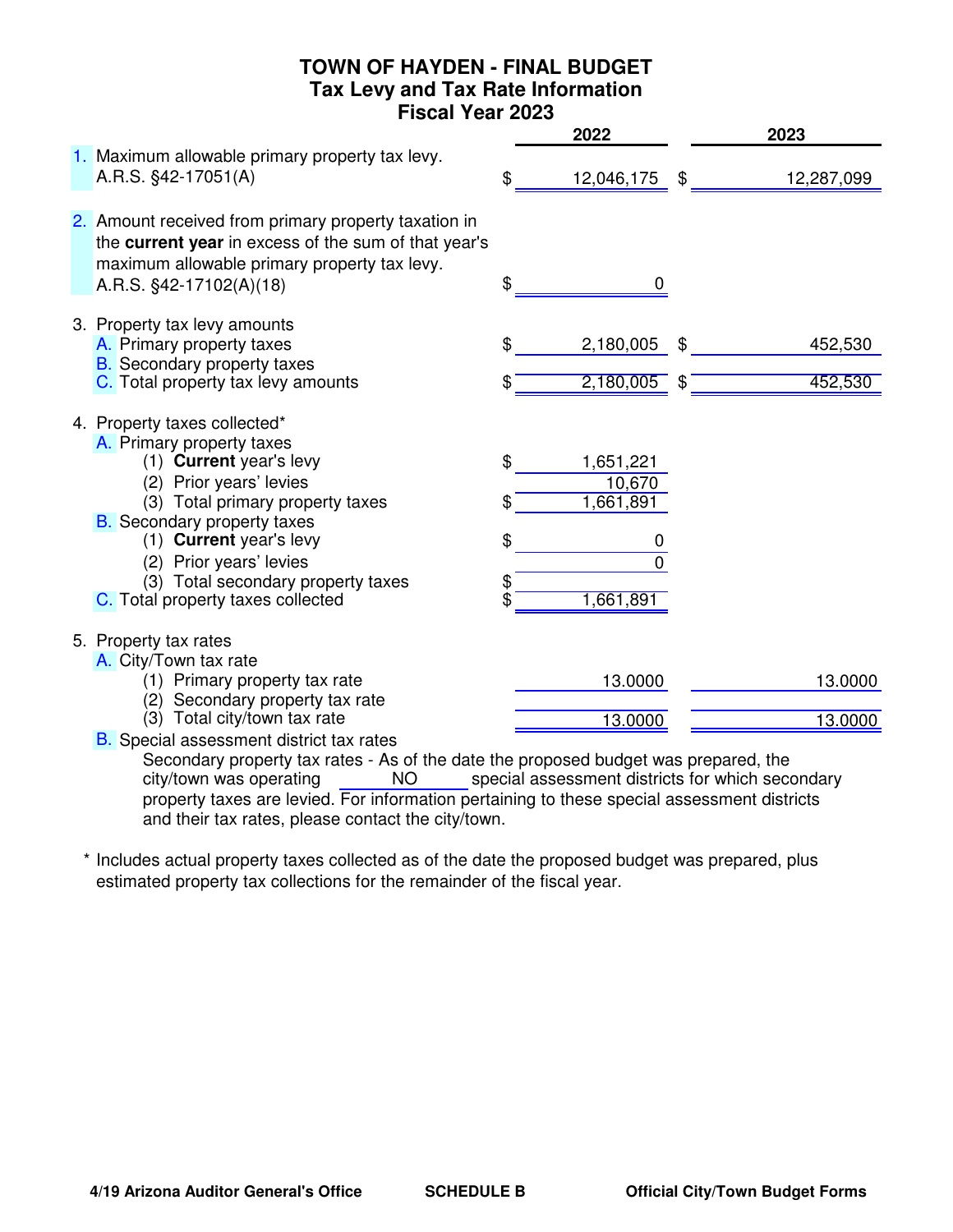#### **TOWN OF HAYDEN - FINAL BUDGET Revenues Other Than Property Taxes Fiscal Year 2023**

| <b>SOURCE OF REVENUES</b>                           | <b>ESTIMATED</b><br><b>REVENUES</b><br><b>Budget Year:</b> | <b>ACTUAL</b><br><b>REVENUES*</b><br>2022 | <b>ESTIMATED</b><br><b>REVENUES</b><br>2023 |
|-----------------------------------------------------|------------------------------------------------------------|-------------------------------------------|---------------------------------------------|
| <b>GENERAL FUND</b>                                 |                                                            |                                           |                                             |
| <b>Local taxes</b>                                  |                                                            |                                           |                                             |
| Town Sales Tax                                      | \$<br>$100,000$ \$                                         | 61,439                                    | 100,000                                     |
| <b>Salt River Project</b>                           | 30,000                                                     | 53,826                                    | 35,000                                      |
|                                                     |                                                            |                                           |                                             |
| <b>Licenses and permits</b>                         |                                                            |                                           |                                             |
| Franchise Fees                                      | 13,000                                                     | 7,896                                     | 13,000                                      |
| Licenses and Permits                                | 1,650                                                      | 167                                       | 1,650                                       |
| Intergovernmental                                   |                                                            |                                           |                                             |
| <b>State Sales Tax</b>                              | 74,090                                                     | 74,090                                    | 73,285                                      |
| <b>State Revenue Sharing</b>                        | 195,715                                                    | 195,715                                   | 289,510                                     |
| Town of Winkelman Police Services                   | 130,000                                                    | 125,000                                   | 130,000                                     |
| Smart & Safe AZ - Prop 207                          | 1,890                                                      | 8,537                                     | 10,000                                      |
| Gila County Summer Youth                            | 20,080                                                     | 7,485                                     | 20,080                                      |
| <b>Charges for services</b>                         |                                                            |                                           |                                             |
| Sanitation                                          | 73,450                                                     | 71,816                                    | 73,200                                      |
| Swimming Pool                                       | $\mathbf 0$                                                | $\mathbf 0$                               | 1,500                                       |
| Cemetery                                            | 4,500                                                      | 2,438                                     | 4,500                                       |
| Rent                                                | 16,495                                                     | 4,620                                     | 14,100                                      |
| <b>Golf Fees</b>                                    | 24,345                                                     | 10,955                                    | 20,020                                      |
| <b>Fines and forfeits</b><br>Magistrate             | 3,450                                                      | 2,184                                     | 3,450                                       |
| <b>Interest on investments</b><br>Investment Income | 15,000                                                     | 664                                       | 5,000                                       |
| In-lieu property taxes<br>Vehicle License Tax       | 48,680                                                     | 42,725                                    | 45,440                                      |
| <b>Contributions</b><br>Donations                   | $\overline{0}$                                             | 0                                         | 0                                           |
| <b>Miscellaneous</b>                                |                                                            |                                           |                                             |
| Other                                               | 33,850                                                     | 16,484                                    | 34,050                                      |
| <b>AMRRP Dividends</b>                              | 42,400                                                     | 42,401                                    | 42,400                                      |
| Development Loans                                   | 2,500                                                      |                                           | 2,500                                       |
| Total General Fund \$                               | 831,095 \$                                                 | 728,442 \$                                | 918,685                                     |

\* Includes actual revenues recognized on the modified accrual or accrual basis as of the date the proposed budget was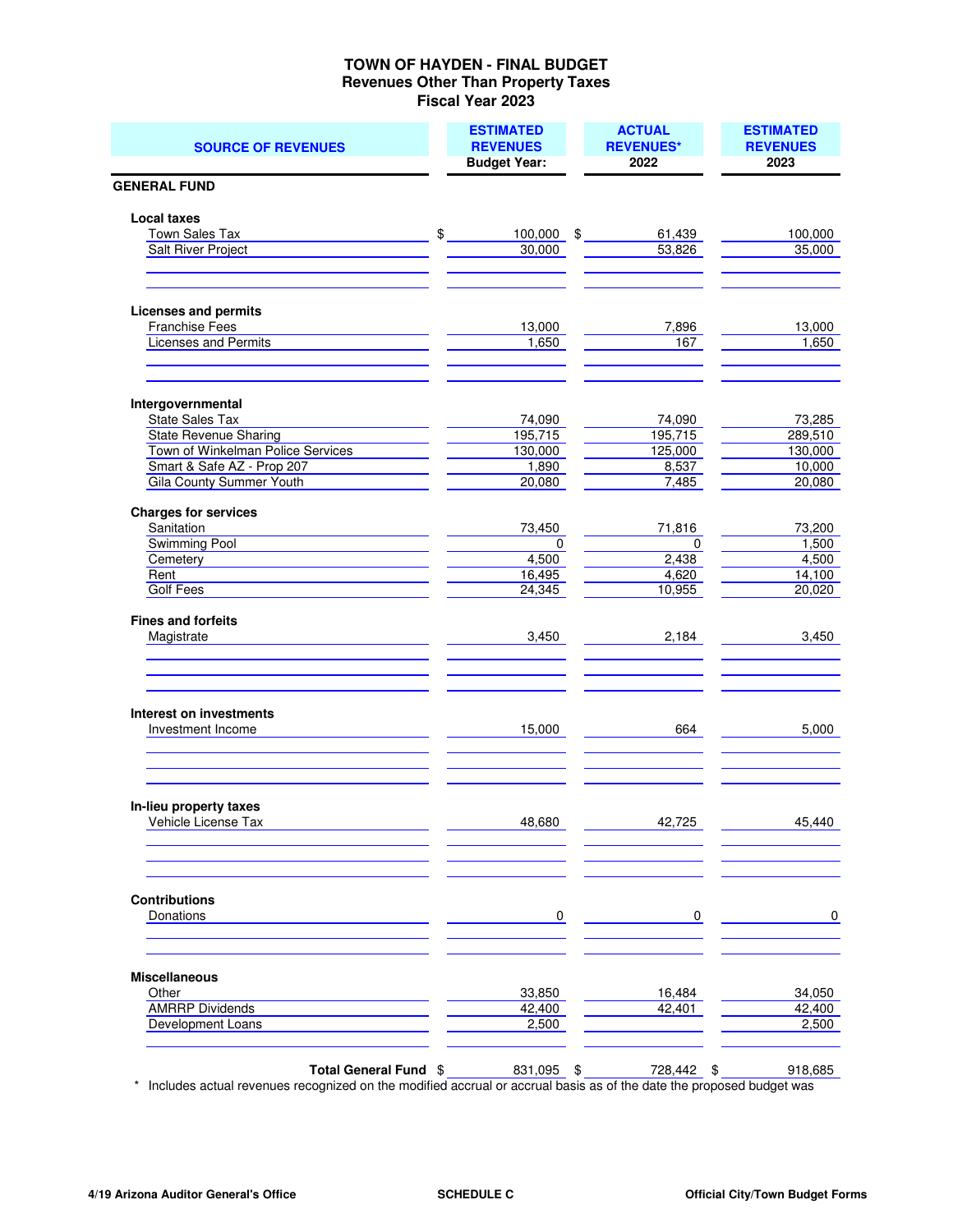#### **TOWN OF HAYDEN - FINAL BUDGET Revenues Other Than Property Taxes Fiscal Year 2023**

| <b>SOURCE OF REVENUES</b>                                                                                                                              | <b>ESTIMATED</b><br><b>REVENUES</b><br><b>Budget Year:</b>          | <b>ACTUAL</b><br><b>REVENUES*</b><br>2022 | <b>ESTIMATED</b><br><b>REVENUES</b><br>2023              |
|--------------------------------------------------------------------------------------------------------------------------------------------------------|---------------------------------------------------------------------|-------------------------------------------|----------------------------------------------------------|
| <b>SPECIAL REVENUE FUNDS</b>                                                                                                                           |                                                                     |                                           |                                                          |
| <b>Highway Users</b><br>County Road Tax budgeted HU fund                                                                                               | $\frac{1}{2}$<br>76,280<br>$\frac{1}{\sqrt{1-\frac{1}{2}}}$         | 72,373 \$ 73,338 \$<br>77,748             | 71,425<br>75,000<br>0<br><u> 1999 - John Barnett, f</u>  |
| Grants<br>Senior Citizens                                                                                                                              | $\Omega$<br>1,008,285<br>243,900<br>$1,400,838$ \$<br>$\frac{1}{2}$ | 485,017<br>182,544<br>818,647 \$          | $\Omega$<br>$\frac{1}{1,464,285}$<br>$\frac{1}{297,400}$ |
| Total Special Revenue Funds \$ 1,400,838 \$ 1,637,294 \$                                                                                               |                                                                     |                                           | 1,908,110<br>1,908,110                                   |
| * Includes actual revenues recognized on the modified accrual or accrual basis as of the date the proposed budget was<br><b>DEBT SERVICE FUNDS</b>     |                                                                     |                                           |                                                          |
|                                                                                                                                                        |                                                                     |                                           |                                                          |
| <b>CAPITAL PROJECTS FUNDS</b>                                                                                                                          |                                                                     |                                           |                                                          |
|                                                                                                                                                        |                                                                     |                                           |                                                          |
| * Includes actual revenues recognized on the modified accrual or accrual basis as of the date the proposed budget was<br><b>PERMANENT FUNDS</b>        |                                                                     |                                           |                                                          |
| Volunteer Fire Pension Fund 5 5 5 3,020 \$ 92 \$ 1,400                                                                                                 |                                                                     |                                           |                                                          |
| Total Permanent Funds \$ 3,020 \$ 92 \$ 1,400                                                                                                          |                                                                     |                                           |                                                          |
| <b>ENTERPRISE FUNDS</b>                                                                                                                                |                                                                     |                                           |                                                          |
| Sewer Utility<br>Water Utility <b>Water Structure 1999</b>                                                                                             | 102,500                                                             | $\frac{158,685}{102,500}$ \$ 142,654 \$   | 178,685<br>102,500                                       |
| Total Enterprise Funds \$261,185 \$208,073 \$281,185                                                                                                   |                                                                     |                                           |                                                          |
| * Includes actual revenues recognized on the modified accrual or accrual basis as of the date the proposed budget was<br><b>INTERNAL SERVICE FUNDS</b> |                                                                     |                                           |                                                          |
|                                                                                                                                                        |                                                                     |                                           |                                                          |
|                                                                                                                                                        |                                                                     |                                           |                                                          |
| <b>TOTAL ALL FUNDS</b> \$2,496,138 \$2,573,901 \$3,109,380                                                                                             |                                                                     |                                           |                                                          |

\* Includes actual revenues recognized on the modified accrual or accrual basis as of the date the proposed budget was

 \* Includes actual revenues recognized on the modified accrual or accrual basis as of the date the proposed budget was prepared, plus estimated revenues for the remainder of the fiscal year.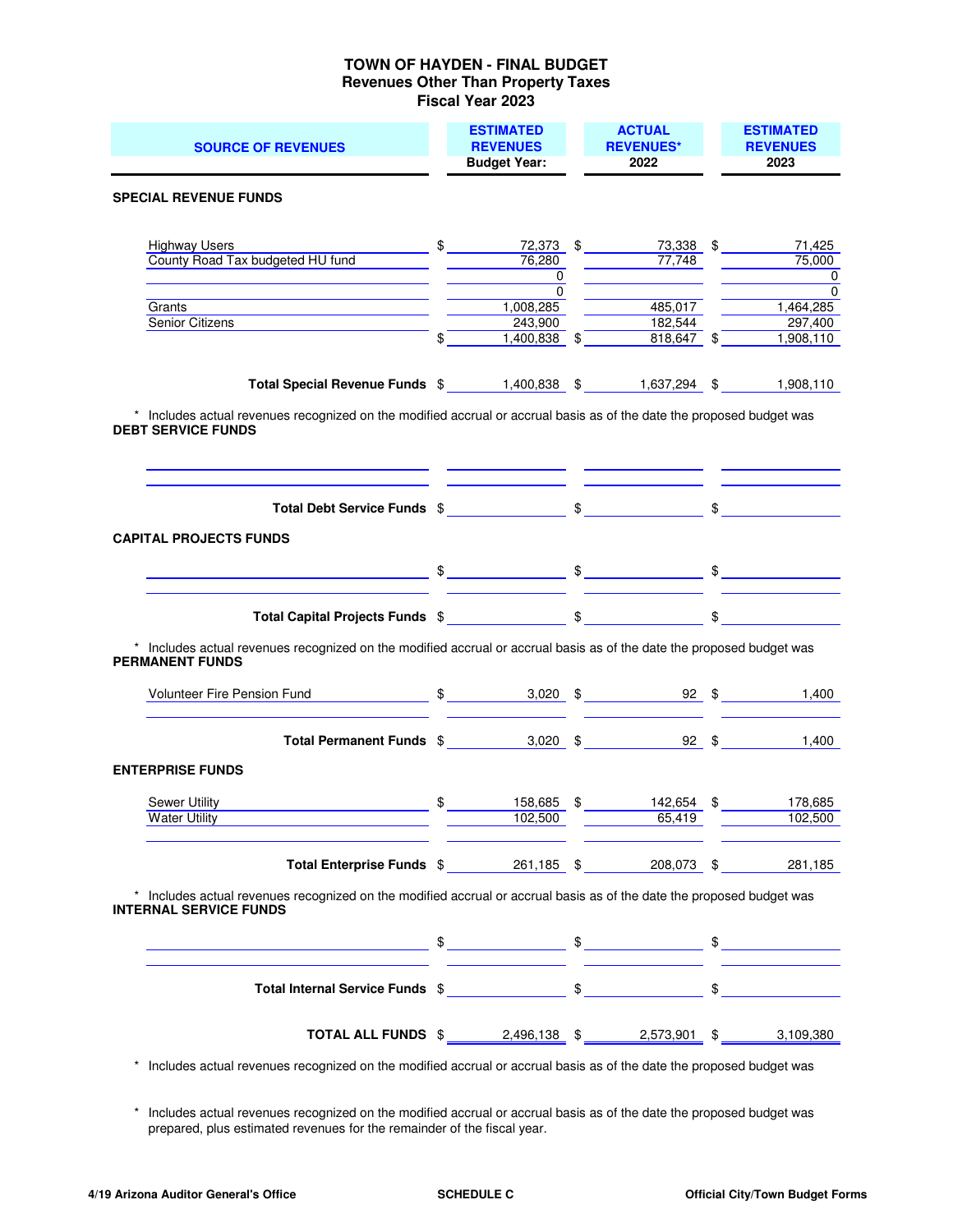## **TOWN OF HAYDEN - FINAL BUDGET Other Financing Sources/(Uses) and Interfund Transfers Fiscal Year 2023**

|                                                                                                                                                            |    | <b>OTHER FINANCING</b>                                                                                                                                                                                                                                                                                              | 2023 |               |                      | <b>INTERFUND TRANSFERS</b><br>2023                                                                                                                                                                                                                                                                |                |                |  |
|------------------------------------------------------------------------------------------------------------------------------------------------------------|----|---------------------------------------------------------------------------------------------------------------------------------------------------------------------------------------------------------------------------------------------------------------------------------------------------------------------|------|---------------|----------------------|---------------------------------------------------------------------------------------------------------------------------------------------------------------------------------------------------------------------------------------------------------------------------------------------------|----------------|----------------|--|
| <b>FUND</b>                                                                                                                                                |    | <b>SOURCES</b>                                                                                                                                                                                                                                                                                                      |      | (USES)        |                      | IN                                                                                                                                                                                                                                                                                                |                | (OUT)          |  |
| <b>GENERAL FUND</b>                                                                                                                                        |    |                                                                                                                                                                                                                                                                                                                     |      |               |                      |                                                                                                                                                                                                                                                                                                   |                |                |  |
| Transfer to Other Funds                                                                                                                                    | \$ |                                                                                                                                                                                                                                                                                                                     |      |               |                      |                                                                                                                                                                                                                                                                                                   |                |                |  |
| <b>Capital Lease Proceeds</b>                                                                                                                              |    | 97.000                                                                                                                                                                                                                                                                                                              |      |               |                      |                                                                                                                                                                                                                                                                                                   |                |                |  |
|                                                                                                                                                            |    |                                                                                                                                                                                                                                                                                                                     |      |               |                      |                                                                                                                                                                                                                                                                                                   |                |                |  |
|                                                                                                                                                            |    |                                                                                                                                                                                                                                                                                                                     |      |               |                      |                                                                                                                                                                                                                                                                                                   |                |                |  |
| Total General Fund $\sqrt[6]{\begin{array}{c} 5 \end{array}}$ 97,000 $\sqrt[6]{\begin{array}{c} 5 \end{array}}$ $\sqrt[6]{\begin{array}{c} 5 \end{array}}$ |    |                                                                                                                                                                                                                                                                                                                     |      |               |                      |                                                                                                                                                                                                                                                                                                   | $\mathbb{S}$   | 411,925        |  |
| <b>SPECIAL REVENUE FUNDS</b>                                                                                                                               |    |                                                                                                                                                                                                                                                                                                                     |      |               |                      |                                                                                                                                                                                                                                                                                                   |                |                |  |
| <b>Highway Users</b>                                                                                                                                       |    |                                                                                                                                                                                                                                                                                                                     |      |               | $\frac{1}{\sqrt{2}}$ |                                                                                                                                                                                                                                                                                                   |                | $\updownarrow$ |  |
| Senior Center                                                                                                                                              |    |                                                                                                                                                                                                                                                                                                                     |      |               |                      | 26,430                                                                                                                                                                                                                                                                                            |                |                |  |
|                                                                                                                                                            |    |                                                                                                                                                                                                                                                                                                                     |      |               |                      |                                                                                                                                                                                                                                                                                                   |                |                |  |
| Total Special Revenue Funds $\sqrt[6]{\begin{array}{c} \text{5} \\ \text{6} \end{array}}$                                                                  |    |                                                                                                                                                                                                                                                                                                                     |      |               |                      | $\frac{1}{2}$<br>$26,430$ \$                                                                                                                                                                                                                                                                      |                |                |  |
| <b>DEBT SERVICE FUNDS</b>                                                                                                                                  |    |                                                                                                                                                                                                                                                                                                                     |      |               |                      | $\textcolor{red}{\textcircled{\small\textsf{s}}} \textcolor{red}{\textcircled{\small\textsf{s}}} \textcolor{red}{\textcircled{\small\textsf{s}}} \textcolor{red}{\textcircled{\small\textsf{s}}} \textcolor{red}{\textcircled{\small\textsf{s}}} \textcolor{red}{\textcircled{\small\textsf{s}}}$ |                | $\frac{1}{2}$  |  |
|                                                                                                                                                            |    |                                                                                                                                                                                                                                                                                                                     |      |               |                      |                                                                                                                                                                                                                                                                                                   |                |                |  |
|                                                                                                                                                            |    |                                                                                                                                                                                                                                                                                                                     |      |               |                      |                                                                                                                                                                                                                                                                                                   |                |                |  |
| Total Debt Service Funds \$ \$ \$<br><b>CAPITAL PROJECTS FUNDS</b>                                                                                         |    |                                                                                                                                                                                                                                                                                                                     |      |               | $\frac{1}{2}$        |                                                                                                                                                                                                                                                                                                   | $\mathbb{S}$   |                |  |
|                                                                                                                                                            |    |                                                                                                                                                                                                                                                                                                                     |      |               |                      |                                                                                                                                                                                                                                                                                                   |                |                |  |
|                                                                                                                                                            |    |                                                                                                                                                                                                                                                                                                                     |      |               |                      |                                                                                                                                                                                                                                                                                                   |                |                |  |
|                                                                                                                                                            |    |                                                                                                                                                                                                                                                                                                                     |      |               |                      |                                                                                                                                                                                                                                                                                                   |                |                |  |
| Total Capital Projects Funds \$<br><b>PERMANENT FUNDS</b>                                                                                                  |    |                                                                                                                                                                                                                                                                                                                     |      |               | $\sqrt{s}$           |                                                                                                                                                                                                                                                                                                   | $\mathfrak{L}$ |                |  |
|                                                                                                                                                            |    | $\frac{1}{2}$ $\frac{1}{2}$ $\frac{1}{2}$ $\frac{1}{2}$ $\frac{1}{2}$ $\frac{1}{2}$ $\frac{1}{2}$ $\frac{1}{2}$ $\frac{1}{2}$ $\frac{1}{2}$ $\frac{1}{2}$ $\frac{1}{2}$ $\frac{1}{2}$ $\frac{1}{2}$ $\frac{1}{2}$ $\frac{1}{2}$ $\frac{1}{2}$ $\frac{1}{2}$ $\frac{1}{2}$ $\frac{1}{2}$ $\frac{1}{2}$ $\frac{1}{2}$ |      |               |                      | $\frac{1}{\sqrt{2}}$                                                                                                                                                                                                                                                                              |                | $\frac{1}{2}$  |  |
|                                                                                                                                                            |    |                                                                                                                                                                                                                                                                                                                     |      |               |                      |                                                                                                                                                                                                                                                                                                   |                |                |  |
| <b>Total Permanent Funds \$</b>                                                                                                                            |    |                                                                                                                                                                                                                                                                                                                     | \$   |               | \$.                  |                                                                                                                                                                                                                                                                                                   |                |                |  |
| <b>ENTERPRISE FUNDS</b>                                                                                                                                    |    |                                                                                                                                                                                                                                                                                                                     |      |               |                      |                                                                                                                                                                                                                                                                                                   |                |                |  |
| Sewer<br><u> 1980 - Johann Barn, fransk politik (</u>                                                                                                      |    | $\frac{1}{2}$                                                                                                                                                                                                                                                                                                       |      | $\frac{1}{2}$ | $\mathfrak{S}$       |                                                                                                                                                                                                                                                                                                   |                | $288,230$ \$   |  |
| Water                                                                                                                                                      |    |                                                                                                                                                                                                                                                                                                                     |      |               |                      | 97,265                                                                                                                                                                                                                                                                                            |                |                |  |
|                                                                                                                                                            |    |                                                                                                                                                                                                                                                                                                                     |      |               |                      |                                                                                                                                                                                                                                                                                                   |                |                |  |
| Total Enterprise Funds \$                                                                                                                                  |    |                                                                                                                                                                                                                                                                                                                     |      |               |                      | $385,495$ \$<br>$\frac{1}{2}$                                                                                                                                                                                                                                                                     |                |                |  |
| <b>INTERNAL SERVICE FUNDS</b>                                                                                                                              |    |                                                                                                                                                                                                                                                                                                                     |      |               |                      |                                                                                                                                                                                                                                                                                                   |                |                |  |
|                                                                                                                                                            |    | $\frac{1}{2}$                                                                                                                                                                                                                                                                                                       |      | $\frac{1}{2}$ |                      | $\frac{1}{\sqrt{2}}$                                                                                                                                                                                                                                                                              |                | $\frac{1}{2}$  |  |
|                                                                                                                                                            |    |                                                                                                                                                                                                                                                                                                                     |      |               |                      |                                                                                                                                                                                                                                                                                                   |                |                |  |
| Total Internal Service Funds $\sqrt[6]{\qquad \qquad }$                                                                                                    |    |                                                                                                                                                                                                                                                                                                                     |      |               | $\sqrt{s}$           |                                                                                                                                                                                                                                                                                                   | \$             |                |  |
| <b>TOTAL ALL FUNDS \$97,000 \$</b>                                                                                                                         |    |                                                                                                                                                                                                                                                                                                                     |      |               | \$                   | 411,925 \$                                                                                                                                                                                                                                                                                        |                | 411,925        |  |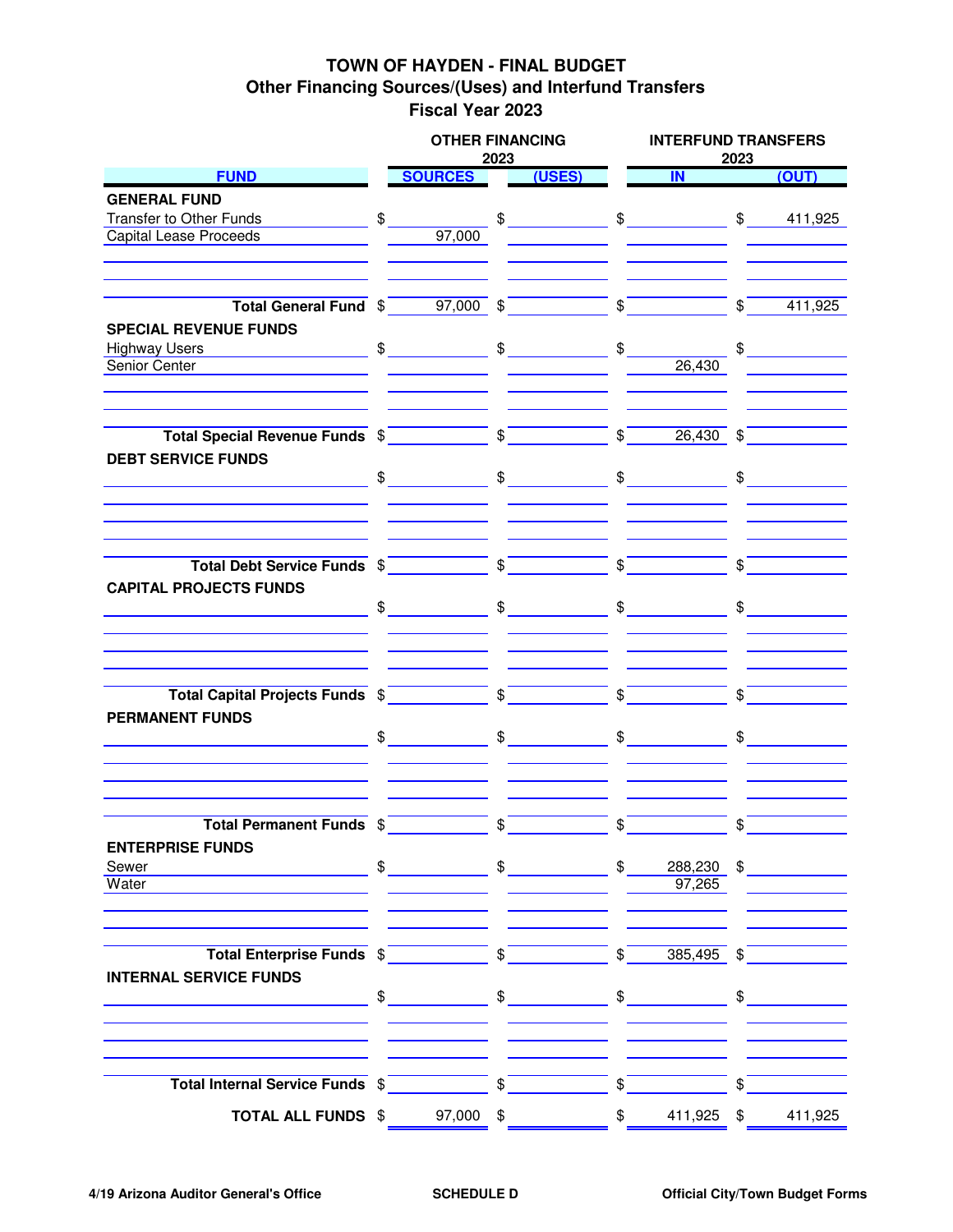### **Expenditures/Expenses by Fund Fiscal Year 2023 TOWN OF HAYDEN - FINAL BUDGET**

| <b>FUND/DEPARTMENT</b>                                      | <b>ADOPTED</b><br><b>BUDGETED</b><br><b>EXPENDITURES/</b><br><b>EXPENSES</b> | <b>EXPENDITURE/</b><br><b>EXPENSE</b><br><b>ADJUSTMENTS</b><br><b>APPROVED</b> |               | <b>ACTUAL</b><br><b>EXPENDITURES/</b><br><b>EXPENSES*</b> |     | <b>BUDGETED</b><br><b>EXPENDITURES/</b><br><b>EXPENSES</b> |
|-------------------------------------------------------------|------------------------------------------------------------------------------|--------------------------------------------------------------------------------|---------------|-----------------------------------------------------------|-----|------------------------------------------------------------|
|                                                             | 2022                                                                         | 2022                                                                           |               | 2022                                                      |     | 2023                                                       |
| <b>GENERAL FUND</b>                                         |                                                                              |                                                                                |               |                                                           |     |                                                            |
| Administration                                              | \$<br>74,000                                                                 | \$                                                                             | \$            | 47,049                                                    | \$  | 74,000                                                     |
| Mayor and Council                                           | 37,000                                                                       |                                                                                |               | 19,700                                                    |     | 37,000                                                     |
| Magistrate                                                  | 37,460                                                                       |                                                                                |               | 24,053                                                    |     | 37,460                                                     |
| Attorney                                                    | 37,000                                                                       |                                                                                |               | 31,500                                                    |     | 37,000                                                     |
| <b>Clerk</b>                                                | 99,620                                                                       |                                                                                |               | 95,879                                                    |     | 99,490                                                     |
| Finance                                                     | 191,610                                                                      |                                                                                |               | 130,211                                                   |     | 191,285                                                    |
| Insurance                                                   | 100,000                                                                      |                                                                                |               | 95,135                                                    |     | 100,000                                                    |
| Contingency                                                 | 1,831,515                                                                    |                                                                                |               |                                                           |     | 1,643,095                                                  |
| Police                                                      | 748,210                                                                      |                                                                                |               | 461,240                                                   |     | 753,005                                                    |
| Fire                                                        | 77,760                                                                       |                                                                                |               | 32,048                                                    |     | 130,260                                                    |
| Cemetery                                                    | 7,000                                                                        |                                                                                |               | 1,962                                                     |     | 7,000                                                      |
| Parks and Recreation                                        | 109,425                                                                      |                                                                                |               | 20,706                                                    |     | 109,425                                                    |
| Sanitation                                                  | 198,640                                                                      |                                                                                |               | 210,099                                                   |     | 198,430                                                    |
| Golf                                                        | 109,895                                                                      |                                                                                |               | 88,343                                                    |     | 103,110                                                    |
| <b>Swimming Pool</b>                                        | 17,500                                                                       |                                                                                |               | 6,645                                                     |     | 53,720                                                     |
| <b>Summer Youth</b>                                         | 20,080                                                                       |                                                                                |               | 16,413                                                    |     | 20,080                                                     |
| <b>Animal Control</b>                                       | 15,010                                                                       |                                                                                |               | 8,826                                                     |     | 14,990                                                     |
| <b>Capital Outlay</b>                                       | 140,000                                                                      |                                                                                |               |                                                           |     | 180,000                                                    |
| Total General Fund \$                                       | 3,851,725                                                                    | \$                                                                             | \$            | 1,289,809                                                 | \$  | 3,789,350                                                  |
| <b>SPECIAL REVENUE FUNDS</b>                                |                                                                              |                                                                                |               |                                                           |     |                                                            |
|                                                             | \$                                                                           | \$                                                                             | \$            |                                                           |     |                                                            |
| <b>Highway Users</b>                                        | 245,845                                                                      |                                                                                |               | 118,315                                                   |     | 226,415                                                    |
| Grants                                                      | 1,008,285                                                                    |                                                                                |               | 124,391                                                   |     | 1,464,285                                                  |
| <b>Senior Citizens</b>                                      | 302,275                                                                      |                                                                                |               | 252,905                                                   |     | 323,830                                                    |
|                                                             |                                                                              |                                                                                |               |                                                           |     |                                                            |
| Total Special Revenue Funds \$<br><b>DEBT SERVICE FUNDS</b> | 1,556,405                                                                    | \$                                                                             | \$            | 495,611                                                   | \$  | 2,014,530                                                  |
|                                                             | \$                                                                           | \$                                                                             | \$            |                                                           | \$  |                                                            |
|                                                             |                                                                              |                                                                                |               |                                                           |     |                                                            |
| Total Debt Service Funds \$                                 |                                                                              | \$                                                                             | \$            |                                                           | \$  |                                                            |
| <b>CAPITAL PROJECTS FUNDS</b>                               |                                                                              |                                                                                |               |                                                           |     |                                                            |
|                                                             | \$                                                                           | \$                                                                             | \$            |                                                           | ¢   |                                                            |
| Total Capital Projects Funds \$                             |                                                                              | \$                                                                             | \$            |                                                           | \$. |                                                            |
| <b>PERMANENT FUNDS</b>                                      |                                                                              |                                                                                |               |                                                           |     |                                                            |
| Volunteer Firemen's Pension                                 | $\frac{1}{2}$                                                                | $34,300$ \$                                                                    |               | $\frac{1}{2}$                                             |     | $4,740$ \$<br>29,440                                       |
| Total Permanent Funds \$                                    | 34,300                                                                       | \$                                                                             | \$            | 4,740                                                     | \$  | 29,440                                                     |
| <b>ENTERPRISE FUNDS</b>                                     |                                                                              |                                                                                |               |                                                           |     |                                                            |
| <b>Sewer Utility</b>                                        | \$<br>467,805                                                                | \$                                                                             | $\frac{1}{2}$ | 241,110 \$                                                |     | 466,915                                                    |
| <b>Water Utility</b>                                        | 199,765                                                                      |                                                                                |               | 125,486                                                   |     | 199,765                                                    |
|                                                             |                                                                              |                                                                                |               |                                                           |     |                                                            |
| Total Enterprise Funds \$<br><b>INTERNAL SERVICE FUNDS</b>  | 667,570 \$                                                                   |                                                                                | \$            | 366,596 \$                                                |     | 666,680                                                    |
|                                                             | \$                                                                           | \$                                                                             | \$            |                                                           | \$  |                                                            |